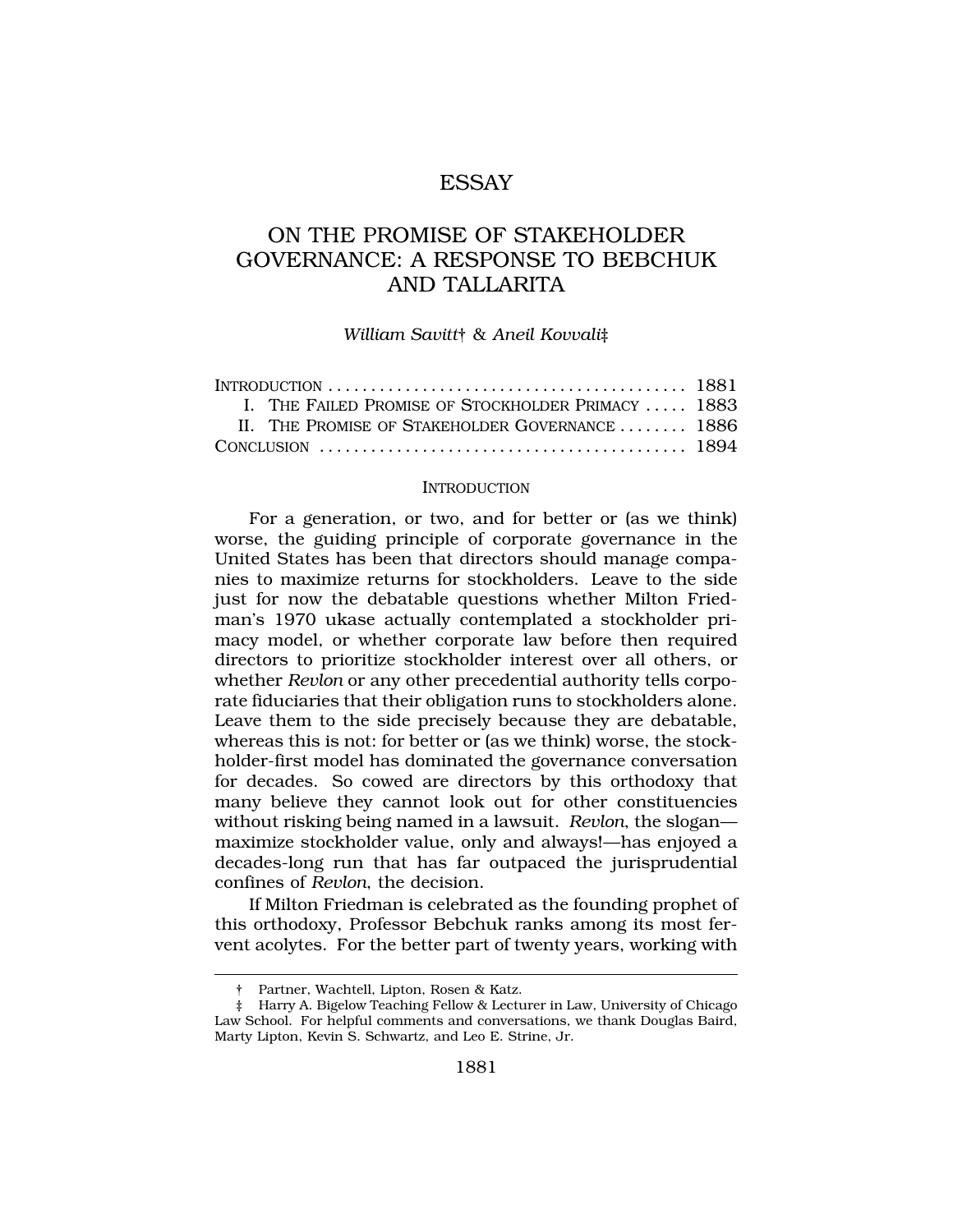an all-star team of academic collaborators, Professor Bebchuk has published a steady and influential stream of scholarship in support of the view that immediate financial returns to equity should trump other corporate governance concerns. Among many other policies, Team Bebchuk defends event-driven investors who seek quick profits from quick turnarounds, casts a skeptical eye on index funds that hold for the long term and reflect the broader economy, $<sup>1</sup>$  seeks to empower temporary ma-</sup> jorities of stockholders to fundamentally revise corporate policy,2 and encourages high-octane executive compensation schemes that incentivize managers to drive up short-term stock prices.3 The common thread of the scholarship is that directors are held accountable only through the constant discipline of the current share price, and that without that discipline, directors should be expected to stray from their duties and extract private benefits at the expense of stockholders.

No surprise, then, that Professor Bebchuk and his coauthor Roberto Tallarita have launched a broadside against recent efforts of business leaders, scholars, and lawyers to promote a corporate governance model that permits directors to take into account interests other than stockholders—a governance regime that authorizes directors to manage their corporations having in mind the interests not of stockholders alone, but also of employees and customers and society at large.4 Calling the prospect of stakeholder governance an "illusory promise," Bebchuk and Tallarita trundle out a familiar litany of reasons why change won't work and that the only

<sup>1</sup> *See* Lucian Bebchuk & Scott Hirst, *Index Funds and the Future of Corporate Governance: Theory, Evidence, and Policy*, 119 COLUM. L. REV. 2029, 2139–40 (2019) (arguing that index funds lack incentives to engage in appropriate stewardship); Lucian A. Bebchuk, Alon Brav, & Wei Jiang, *The Long-Term Effects of Hedge Fund Activism*, 115 COLUM. L. REV. 1085, 1154–55 (2015) (arguing that there is no evidence that hedge fund activism results in only short-term gains).

<sup>2</sup> *See* Leo E. Strine, Jr., *Can We Do Better by Ordinary Investors? A Pragmatic Reaction to the Dueling Ideological Mythologists of Corporate Law*, 114 COLUM. L. REV. 449, 460 n.33 (2014) (noting that "Bebchuk has made clear that he believes stockholder majorities should be able to displace board policy upon short notice," identifying numerous examples, and collecting sources).

<sup>3</sup> *See* LUCIAN BEBCHUK & JESSE FRIED, PAY WITHOUT PERFORMANCE: THE UNFUL-FILLED PROMISE OF EXECUTIVE COMPENSATION x, 8-9, 140 (2004) (suggesting that executive pay packages should be more sensitive to "performance," defined as executives' impact on stock price and financial metrics, and proposing reforms intended to increase shareholder power).

See, e.g., RICHARD A. POSNER, A FAILURE OF CAPITALISM: THE CRISIS OF '08 AND THE DESCENT INTO DEPRESSION xii, 260 (2009) (revisiting position on deregulation in the wake of the financial crisis).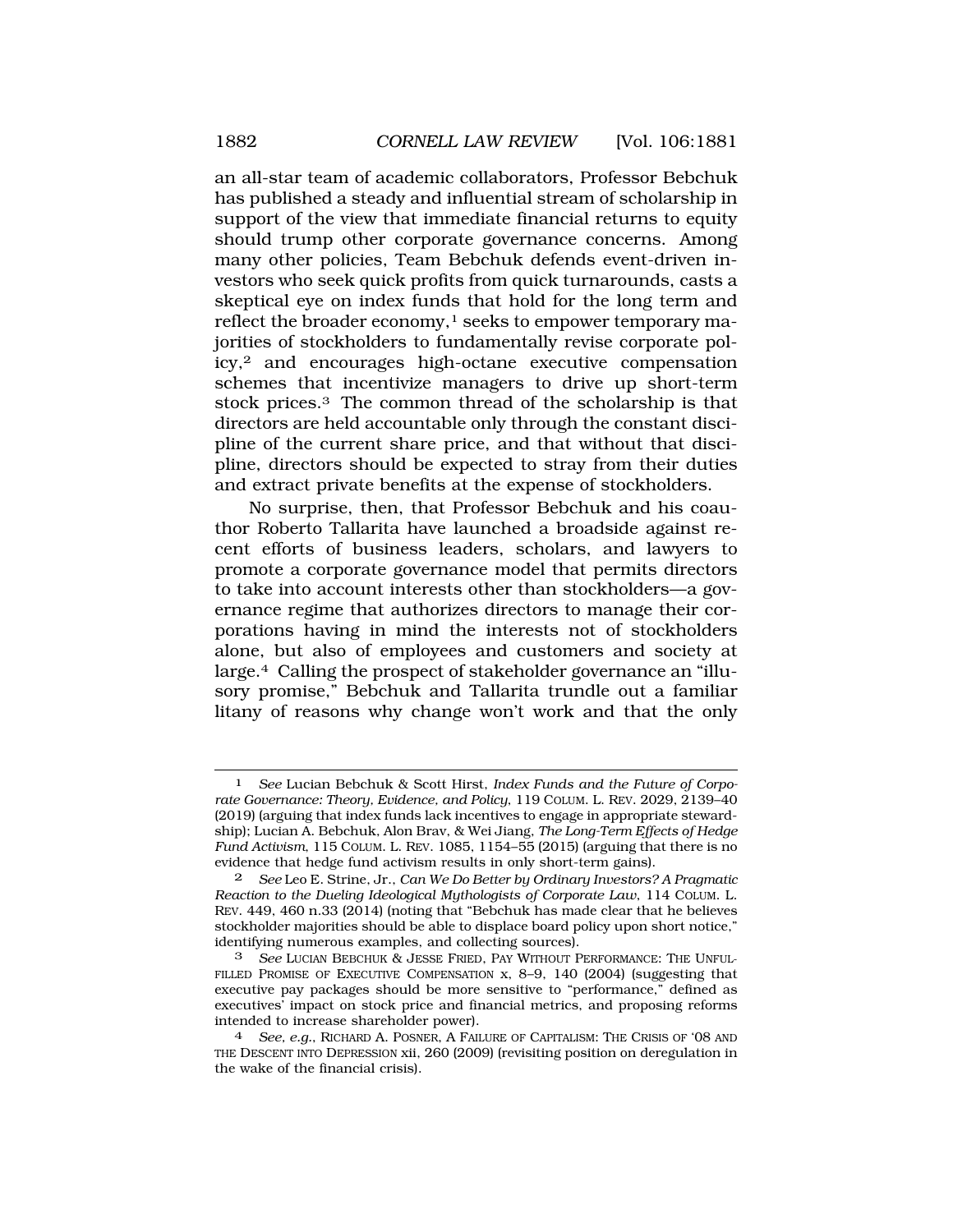productive path forward is the same path that has guided corporate governance over the past decades.5

For reasons summarized below and to be elaborated in ongoing research, we suggest that Professors Bebchuk and Tallarita should reconsider their all-chips-in approach to the share price maximization model. We see in our daily work that business leaders have been forced to focus too heavily on share prices and quarterly earnings to the exclusion of the health of their businesses and of the broader society. We see a system that no one thinks is functioning as it should. We recognize that a more inclusive corporate governance model will not solve all these problems. But stakeholder- and society-facing corporate governance remains an urgent imperative nonetheless—if for no other reason than to reinforce the institutional legitimacy of the form of business organization that has been an engine of growth for generations and whose contribution is needed now more than ever. At all events, doing nothing, staying the familiar course—which is the Bebchuk prescription should not be an option.

I

## THE FAILED PROMISE OF STOCKHOLDER PRIMACY

This should be the golden age of shareholder primacy. Fifty years ago the principle was announced from the pages of the New York Times Magazine as the intellectual gold standard.6 Thirty-five years ago, it was approved in the courts as a polestar of director decision making in the context of corporate control transactions.7 In the years since, every element of the corporate governance landscape has been oriented to the shareholder primacy model. And every element of the model has been endorsed, directly or indirectly, by Professor Bebchuk and his various collaborators. Proxy advisory firms safeguard stockholder interest with the ferocity of Cerberus at the gates of the Underworld. At the urging of the governance experts, executive pay is now generally linked to near-term price targets, the better to ensure management alignment with share price. "Activist" investors, now capable of accumulating vast stakes of

<sup>5</sup> *See* Lucian A. Bebchuk & Roberto Tallarita, *The Illusory Promise of Stakeholder Governance*, 106 CORNELL L. REV. 91, 176–77 (2020).

<sup>6</sup> *See* Milton Friedman, *A Friedman Doctrine—The Social Responsibility of Business Is to Increase Its Profits*, N.Y. TIMES (Sept. 13, 1970), https:// <www.nytimes.com/1970/09/13/archives/a-friedman-doctrine-the-social-re>sponsibility-of-business-is-to.html [[https://perma.cc/5VZT-YF8H\]](https://perma.cc/5VZT-YF8H). 7 *See* Revlon, Inc. v. MacAndrews & Forbes Holdings, Inc., 506 A.2d 173,

<sup>185 (</sup>Del. 1986).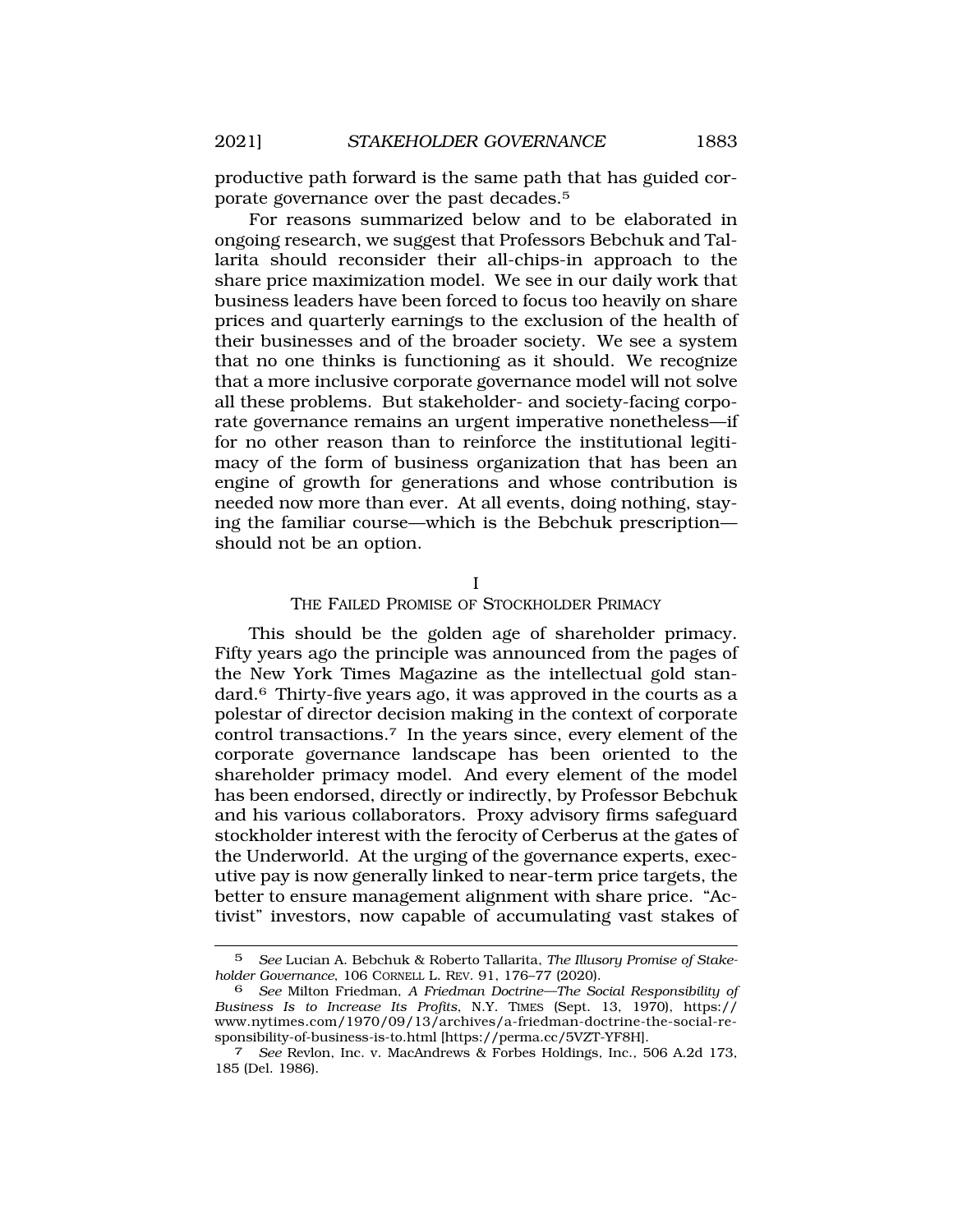even our largest public companies, exercise massive influence over corporate policy, demanding rapid-fire returns on investment and often receiving significant board representation. Meanwhile, well-capitalized stockholder-plaintiffs' law firms stand ready to ferret out any and all deviation from fiduciary orthodoxy, real or merely perceived, aided by permissive procedural rules and incentivized by the potential for lucrative paydays for even questionable cases.

What could possibly go wrong?

An awful lot, as it turns out. Notwithstanding remarkable advances in productivity and technology, the corporate economy isn't working. By generating profits for investors but reducing security for employees, corporations are seen as prime culprits in a burgeoning crisis of economic inequality.8 By pursuing short-term profits at the cost of long-term sustainability, corporations are seen as prime culprits in the now-upon-us climate crisis. By focusing on share price rather than purpose, corporations are seen as betraying the public trust and exacerbating economic crises.9 Public confidence in corporations is at all-time lows.10 Here's how the Financial Times expressed the situation:

[Milton] Friedman's argument [caught on], setting out a doctrine of shareholder primacy that has defined Anglo-Saxon capitalism for almost 50 years and shaped a world that is increasingly driven by corporations.

The pursuit of returns to companies' owners at the expense of other stakeholders has undoubtedly led to greater profits, generating enormous wealth for investors and the executives whose rewards have been increasingly tied to shareholder returns. But it has come at a cost to employees, customers

<sup>8</sup> *See, e.g.*, Leo E. Strine, Jr., Aneil Kovvali & Oluwatomi O. Williams, *Lifting Labor's Voice: A Principled Path Toward Greater Worker Voice and Power Within American Corporate Governance*, 106 MINN. L. REV. — (forthcoming 2022) (acknowledging concerns that workers lack power within corporations and proposing policy solutions); Anna Stansbury & Lawrence H. Summers, *The Declining Worker Power Hypothesis: An Explanation for the Recent Evolution of the American Economy*, Brookings Papers on Econ. Activity 63 (Spring 2020) (concluding that reduced worker power within corporations explains sluggish wage growth and a declining labor share of income).

<sup>9</sup> *Cf.* Aneil Kovvali, *Countercyclical Corporate Governance* (manuscript) (on file with author) (urging that shareholder value maximization norm is inappropriate in periods of macroeconomic crisis).

<sup>10</sup> *See* EDELMAN, EDELMAN TRUST BAROMETER 2020, [https://cdn2.hubspot.net/](https://cdn2.hubspot.net) hubfs/440941/Trust%20Barometer%202020/2020%20Edelman%20Trust %20Barometer%20Global%20Report.pdf?utm\_campaign=Global:%20Trust %20Barometer%202020&utm\_source=website [<https://perma.cc/5AY8-5TG3>] (last visited July 1, 2021).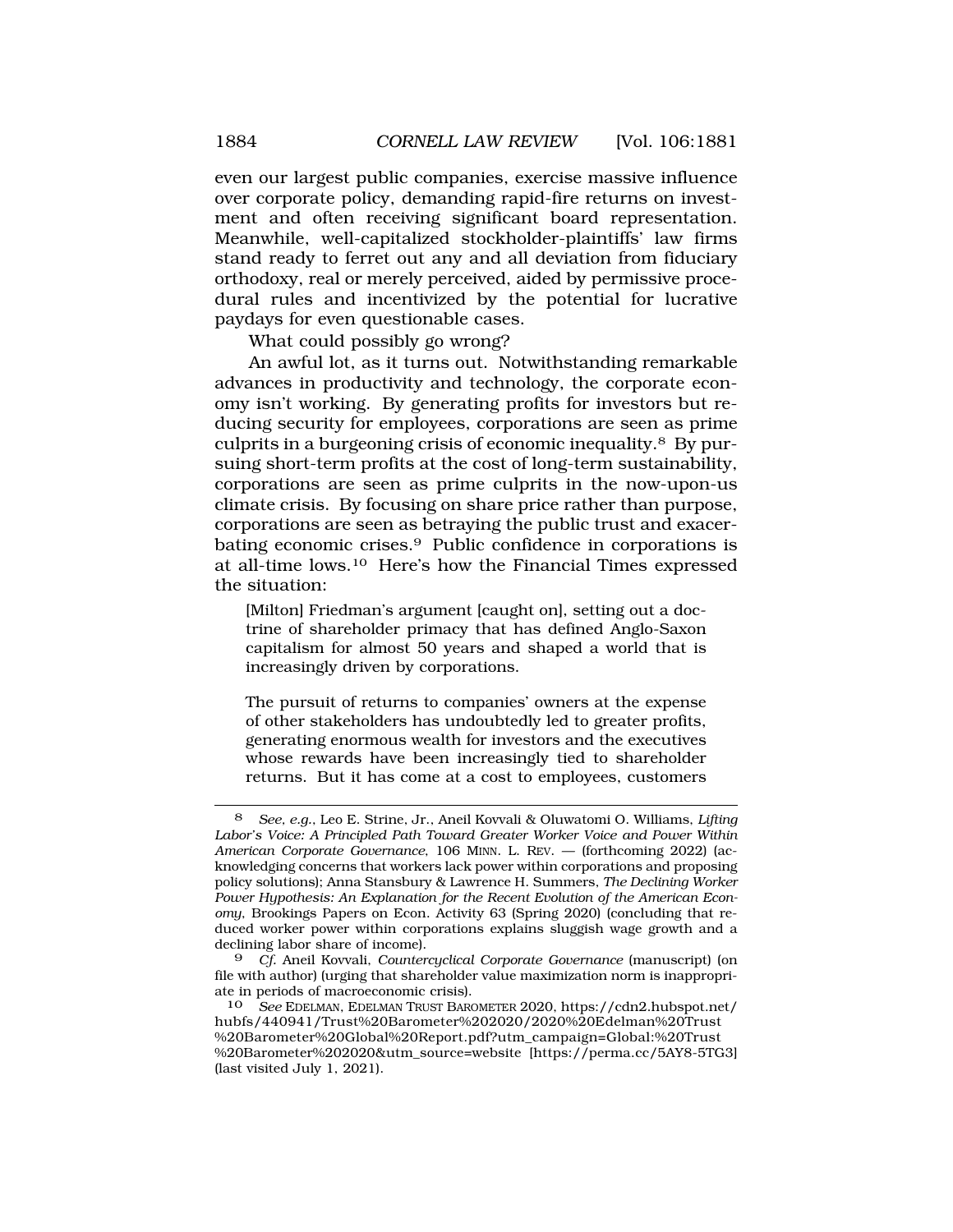and the environment; incentivized boards to pay less tax; diverted cash to earnings-flattering share buybacks rather than investment; and—among those outside the privileged club of equity owners—eroded the trust on which companies ultimately [depend.11](https://depend.11)

No wonder that Elizabeth Warren and many like-minded political leaders want to tear down the whole contemporary edifice of corporate governance. More moderately, business leaders across the economy and around the world have recognized the need to modulate from a shareholder-facing model to one that encourages companies to take account of a broader range of social concerns. Important institutional investors like BlackRock, State Street, and Vanguard have embraced an understanding that corporations must be run with a view to the interests of all their stakeholders. *Nobody* thinks the shareholder-maximization governance model is working.

Not even Professors Bebchuk and Tallarita. Tucked away at the seventy-eighth page of their essay is this indictment of the shareholder primacy model, remarkable as much for its breadth as its clinical understatement:

There is currently a widespread and growing recognition that, although corporations have been a major engine for growth, their profit-seeking operations contribute to a wide array of society's problems and impose serious negative externalities on employees, communities, consumers, and the [environment.](https://environment.12)<sup>12</sup>

Appended to this concession is a footnote directing readers to a curated selection of "recent discussions of such societal problems and negative externalities."13 Bebchuk and Tallarita then go on to acknowledge that corporate policy has been blamed for "stagnant growth in wages" and "the loss of jobs" and as well as "a substantial fraction of greenhouse gas emissions, thereby playing a major role in climate change."14 The professors do not deny that these problems exist or contest that corporations operating within the shareholder-primacy model they have championed have played a role in creating them. Nor do they address the perfectly logical inference that limited-liability corporations, operating in a governance regime demanding near-term shareholder returns, would predictably

<sup>11</sup> Andrew Edgecliffe-Johnson, *Beyond the Bottom Line: Should Business Put Purpose Before Profit?,* FIN. TIMES (Jan. 4, 2019), [https://www.ft.com/content/](https://www.ft.com/content) a84647f8-0d0b-11e9-a3aa-118c761d2745 [<https://perma.cc/D5D2-W5BA>].

<sup>12</sup> Bebchuk & Tallarita, *supra* note 5, at 168.

<sup>13</sup>*Id*. at 168 n.233. 14 *Id*. at 169–70.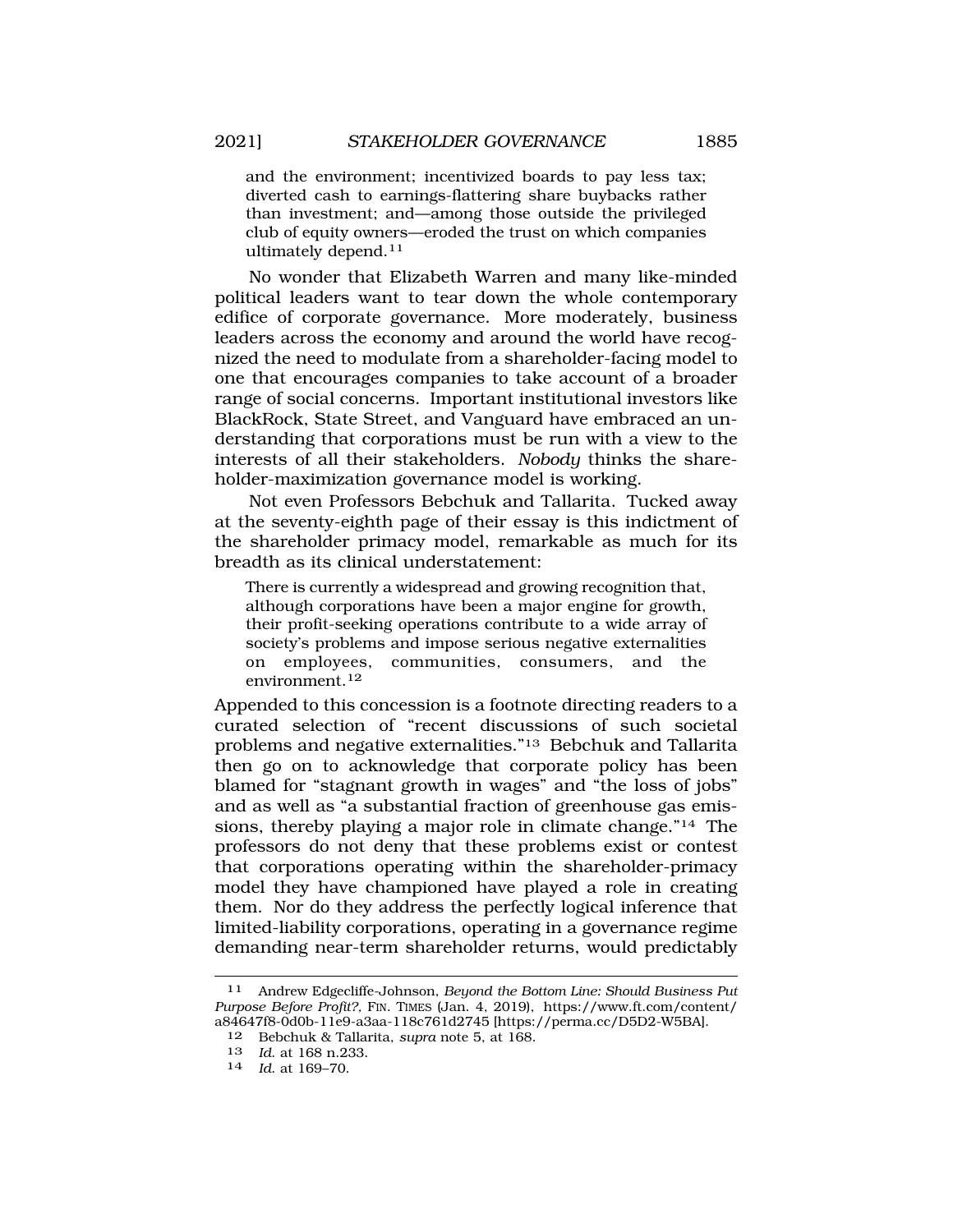seek to systematically shift risks to the community at large and from the present to the future.

Instead, the professors say that the solution to this failure of shareholder primacy lies outside and beyond the realm of corporate governance: "laws, regulations, and policies offer the only real prospect for [stakeholder] protections."15 This same "prospect" for stakeholder protection has of course been available since the beginning of the shareholder primacy era and—as experience now confirms—has done little to ward off a crisis in confidence regarding the corporate form. Nor do Bebchuk and Tallarita offer any account as to how or why the present political environment should provide greater confidence that government is positioned better now than in years past to address "societal problems" and "negative externalities." We doubt such an account could be seriously articulated.

Even in the professors' telling, then, shareholder primacy is a broken model. Their policy response—steady as she goes is an analytical non sequitur. There must be a better way.

II

THE PROMISE OF STAKEHOLDER GOVERNANCE

Stakeholder governance has emerged as the most appealing alternative to the failed shareholder primacy model. The stakeholder-facing approach has been articulated in various ways by various commentators, but they all come down to a simple idea: in setting corporate policy, directors should not seek only to maximize share price, but should also consider the interests of diverse stakeholders—employees, customers, suppliers, the community at large—and to have the discretion to manage with these other environmental and social interests in mind.

The logic in support of stakeholder governance is uncomplicated. States universally authorize the creation of corporations to benefit the common good, not just the investment class. Also universally, state corporation law places management of corporations in the hands of directors who are elected periodically, now usually annually, by stockholders. During their term in office, directors enjoy broad latitude to govern, subject to the duty of care (which requires them to act on an informed basis) and the duty of loyalty (which requires them to refrain from extracting any personal or parochial benefit in the exercise of corporate power).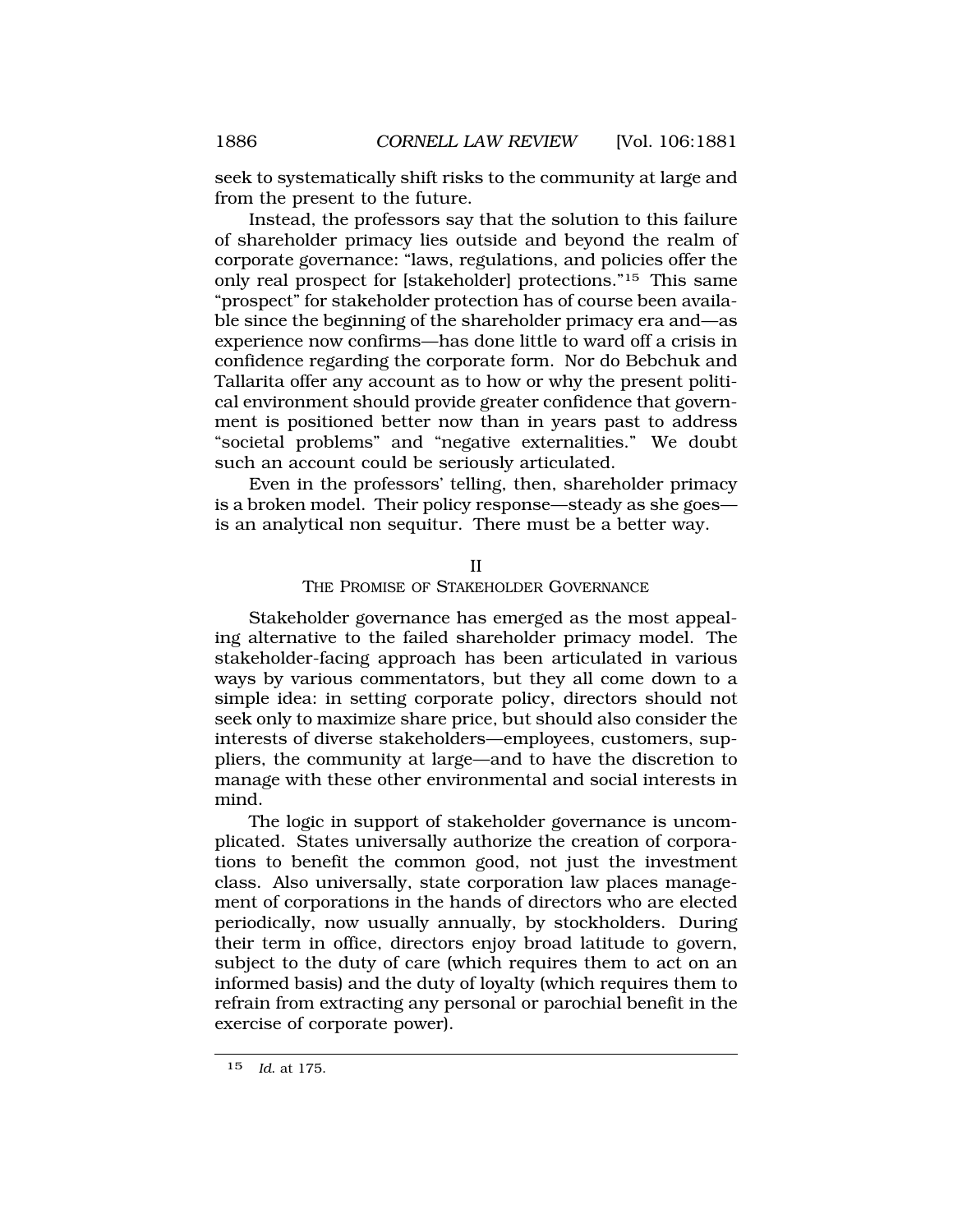Under a stakeholder governance paradigm, the directors would use that discretion to manage corporate policy in the service of multiple constituencies, and with respect for corporate social responsibility, rather than exclusively to drive share price. The directors may (but need not) tether these policy choices to a statement or understanding of corporate purpose. In so doing, directors would also be giving effect to leading investor voices:

[A] company cannot achieve long-term profits without embracing purpose and considering the needs of a broad range of stakeholders. A pharmaceutical company that hikes prices ruthlessly, a mining company that shortchanges safety, a bank that fails to respect its clients—these companies may maximize returns in the short term. *But, as we have seen again and again, these actions that damage society will catch up with a company and destroy shareholder value.*  By contrast, a strong sense of purpose and a commitment to stakeholders helps a company connect more deeply to its customers and adjust to the changing demands of society. *Ultimately, purpose is the engine of long-term [profitability.](https://profitability.16)*16

Because stockholders can vote out directors, there is no risk that directors seeking to implement stakeholder governance will abandon stockholder interests. For this reason, astute commentators recognize that stakeholder governance can only succeed if it constitutes a partnership—a pursuit of shared interests—among stockholders, stakeholders, directors, and corporate [officials.17](https://officials.17) There is increasing reason to believe that such a partnership is attainable. Considered statements of the Business Roundtable and large institutional investors suggest a convergence of interests among investors and business leaders, and they suggest an emerging consensus. This is no surprise. For diversified investors to succeed for the actual people who ultimately invest to succeed—a pop in the share price of one company won't do. To the contrary, those investors share society's broader interest in ensuring that the environment is sustained, that the workforce be fairly

<sup>16</sup> Larry Fink, *A Fundamental Reshaping of Finance*, HARV. L. SCH. F. ON CORP. GOVERNANCE (Jan. 16, 2020), <https://corpgov.law.harvard.edu/2020/01/16/a>fundamental-reshaping-of-finance/ [\[https://perma.cc/2KFF-FLF2](https://perma.cc/2KFF-FLF2)] (emphasis added) (boldface emphasis omitted).<br><sup>17</sup> For example, and most notable

<sup>17</sup> For example, and most notably, Martin Lipton's "New Paradigm" calls for a "voluntary collaboration among corporations, shareholders and other stakeholders to achieve sustainable long-term value and resist short-termism." *See* Martin Lipton, *It's Time to Adopt the New Paradigm*, HARVARD L. SCH. F. ON CORP. GOVERN-ANCE (Feb. 11, 2019), <https://corpgov.law.harvard.edu/2019/02/11/its-time-to>adopt-the-new-paradigm/ [\[https://perma.cc/RD4A-WB9U\]](https://perma.cc/RD4A-WB9U).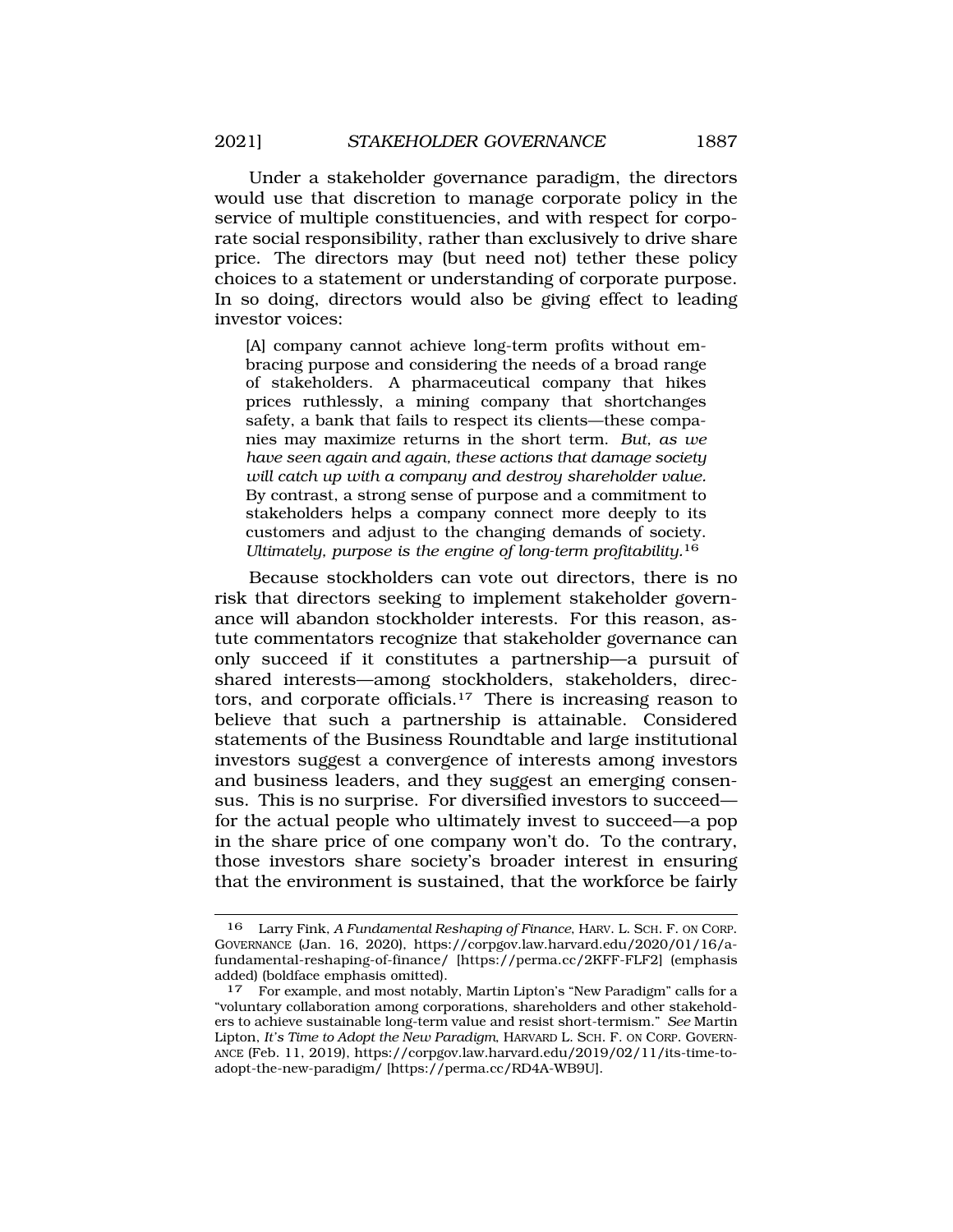treated, and that corporations be permitted to take account of social responsibility. That is the promise of stakeholder governance.

To which Bebchuk and Tallarita say: it can't happen, it won't happen, and it shouldn't happen. The reason it can't happen, they say, is that Delaware requires shareholder primacy and thus precludes stakeholder [governance.18](https://governance.18) To address this objection we will avoid the temptation to argue about the meaning of *Revlon*; goodness knows there's been ample opportunity to do that already and another occasion will soon arise. We think for now it suffices to insist that Delaware law surely permits directors to advance stockholders' interests as the stockholders themselves understand their interests. Investors today—or a critical mass of them at any rate—recognize that their interests require a broader focus, including stakeholders, and a clearer sense of corporate purpose. We pass over as unrealistic the suggestion that informed and unconflicted directors, directing corporate policy with the benefit of knowledgeable advisors, implementing a stakeholder-facing agenda with the support of the stockholder body, in a manner intended to render the corporation stronger over the long term, could or would be constrained from doing so under any viable conception of fiduciary duty.

This is not to deny that there remains robust disagreement regarding whether corporate law is ultimately designed to promote stockholders' interests. Nor do we disagree with the professors' assessment that in certain stylized situations, stockholder and stakeholder interests could come into irreducible conflict, or that proponents of stakeholder governance may sometimes wish away the potential for conflict, or even that in the context of an individual decision, a board might be advised that its duties to stockholders require a stockholder-centric choice. All that may well be true. None of it, however, supports the conclusion that a board, elected on a platform of stakeholder governance, implementing a stockholder-supported pro-

<sup>18</sup> Bebchuk & Tallarita, *supra* note 5, at 137-38 & n.152 (citing Leo E. Strine, Jr. *The Dangers of Denial: The Need for a Clear-Eyed Understanding of the Power and Accountability Structure Established by the Delaware General Corporation Law*, 50 WAKE FOREST L. REV. 761, 768 (2015) [hereinafter Strine, *Dangers of Denial*]). Bebchuk and Tallarita's discussion does not capture important aspects of Chief Justice Strine's complex views. For example, his recent writing situates corporate attention to employee, environmental, social, and governance issues squarely within the normal duties and requirements imposed by Delaware law. *See* Leo E. Strine, Jr., Kirby M. Smith & Reilly S. Steel, Caremark *and ESG, Perfect Together: A Practical Approach to Implementing an Integrated, Efficient, and Effective* Caremark *and EESG Strategy*, 106 IOWA L. REV. 1885, 1887 (2021).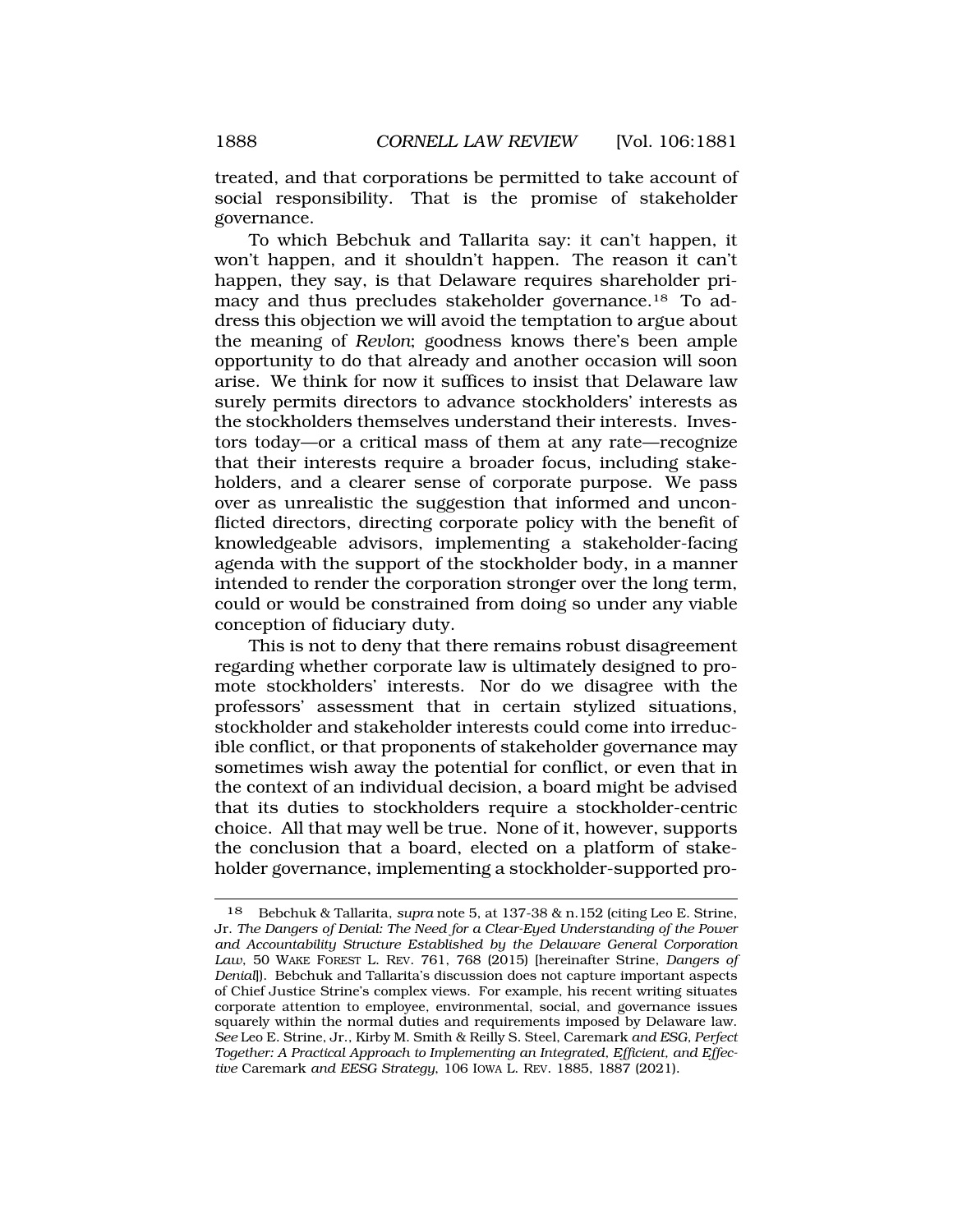gram of stakeholder governance, balancing the interests of important stakeholder constituencies in a manner rationally designed to ensure the long-term health and welfare of the company and its stakeholder constituencies, would find a disabling obstacle in the law of Delaware or any other jurisdiction. That would make no sense. The law will not stand in the way of responsible stakeholder [governance.19](https://governance.19)

But the professors also claim that even if directors can manage for stakeholder benefit, they will choose not to. "[C]orporate leaders," they say, "have incentives not to provide stakeholders with any benefits that would come at the expense of shareholders," and so "corporate leaders should [thus] be expected . . . not to use their discretion to provide stakeholders with any such benefits."20 They offer two closely-related points in support of this claim: they observe that the power structure of the corporate form, in which directors are elected by stockholders alone, means that directors will always prioritize immediate stockholder interests, and that directors of companies incorporated in states with constituency statutes—who are legally free to manage in stakeholders' interests—have not deployed that greater discretion to advance those [interests.21](https://interests.21)

The evidence supporting these points is thin. The professors emphasize that most corporations, including those signatory to the Business Roundtable statement on stakeholder governance, pay top executives in performance-based equity, "directly linked to shareholder value."22 So, the professors reason, executives will manage for immediate share price, without regard to any stated commitment to stakeholder value.

<sup>19</sup> Indeed, the broader tendency of Delaware law has been to authorize corporate directors to structure stockholder decisions in a way that engages their practical and moral faculties. As Professors Hart and Zingales have shown, shareholders are more likely to act on their broader interests when they vote than when they decide whether to tender into an offer. *See* Oliver Hart & Luigi Zingales, *Companies Should Maximize Shareholder Welfare Not Market Value*, 2 J.L. FIN. & ACCT. 247, 255–56 (2017). Delaware law has largely empowered boards to channel stockholder decisions about acquisitions into voting, instead of through uncoordinated transactions with the acquirer. *See, e.g.*, Air Prods. & Chems., Inc. v. Airgas, Inc., 16 A.3d 48, 129 (Del. Ch. 2011) (approving board's use of a poison pill defense preventing uncoordinated transactions and channeling decision to stockholder vote at next annual meeting).<br>20 Bebchuk & Tallarita sunra note 5

<sup>20</sup> Bebchuk & Tallarita, *supra* note 5, at 157–58.

These points are so closely related they may not even be analytically distinct. The professors' point seems to be that directors who have the discretion to attend to stakeholder interests do not do so, because they ultimately answer to stockholders at the polls. Accordingly, the legal rules governing corporate purpose are irrelevant, they suggest, so long as stockholders cast all the votes in director elections.

<sup>22</sup> Bebchuk & Tallarita, *supra* note 5, at 148.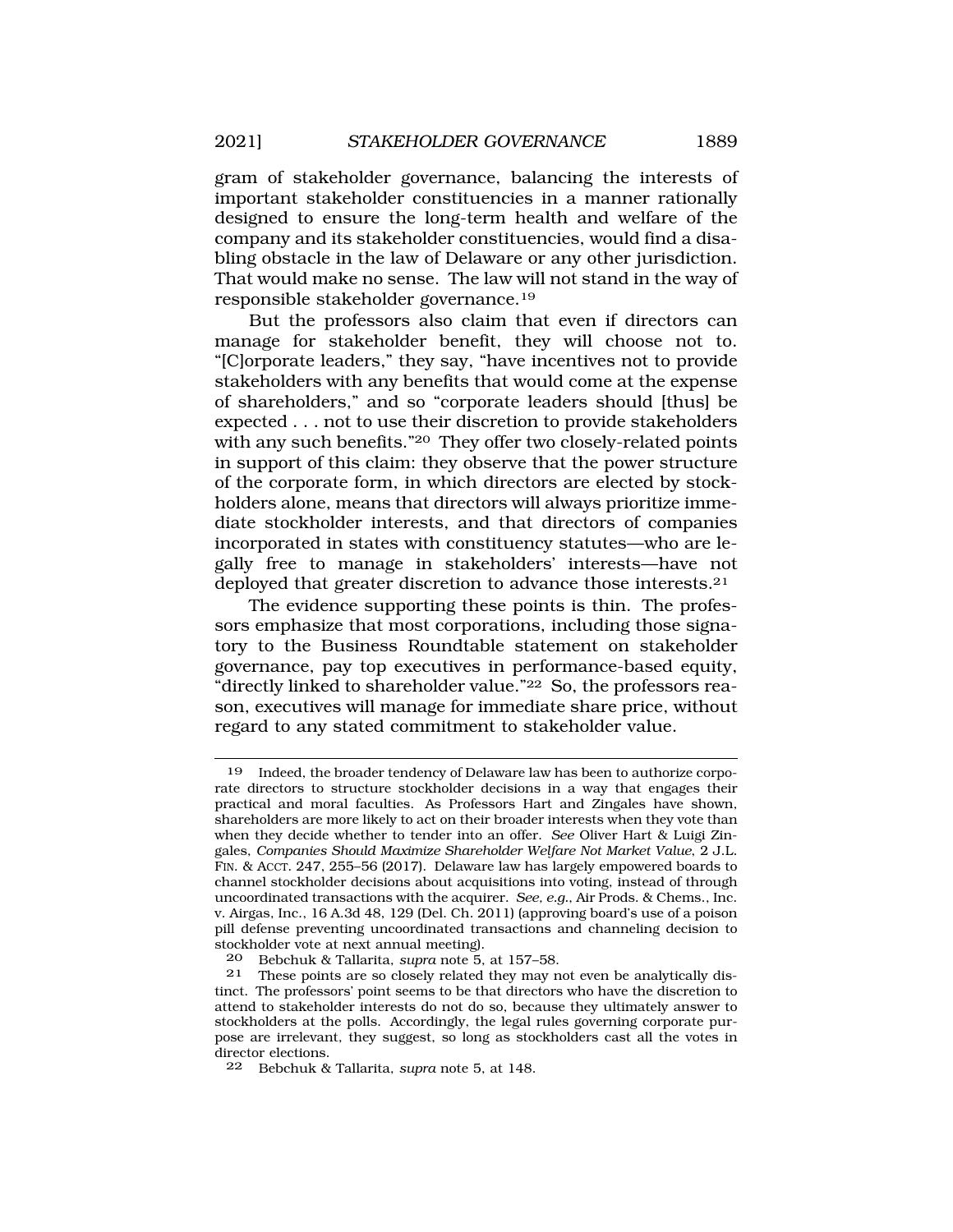There's more than a little irony here, insofar as Professor Bebchuk's advocacy is one the reasons that CEO pay is so slavishly tethered to stock price. The professors thus point to a problem they have worked mightily to embed in corporate governance as a reason to resist reform. But the problem is not remotely insoluble. A growing number of companies have sought to tie executive compensation to metrics focused on environmental, social, and governance [issues.23](https://issues.23) Some prominent companies following this trend include Royal Dutch Shell, which is seeking to tie executive compensation to carbon emissions targets; Chevron, which is also seeking to tie compensation to carbon emissions targets; Clorox, which is seeking to tie compensation to metrics on environmentally friendly packaging; Alcoa, which ties compensation to safety, environmental, and diversity objectives; and Airbnb, which is tying compensation to goals on guest safety and [sustainability.24](https://sustainability.24) The compensation reflexes of the shareholder primacy model can be—and already are being—updated to account for stakeholder [governance.25](https://governance.25)

The professors also serve up a quasi-empirical study of public-to-private buyout transactions of companies incorporated in states with constituency statutes. Their point seems to be that, in the recent past, directors with the freedom to engineer transactions in the interests of all stakeholders have generally failed to do so. Rather, say Bebchuk and Tallarita, the directors who negotiated this subset of deals seem to prioritize stockholder value, negotiating only unenforceable protection for employees and "soft" promises to protect the community. Citing nothing, with no knowledge of the situation, and apparently imagining that sellers can impose whatever terms they like, the professors tell us that corporate leaders had the "negotiating power to secure . . . constraints on

<sup>23</sup> Sullivan & Cromwell LLP, *Sustainability Matters: The Rise of ESG Metrics in Executive Compensation* (Mar. 10, 2020), [https://www.sullcrom.com/files/](https://www.sullcrom.com/files) upload/SC-Publication-Sustainability-Matters-The-Rise-of-ESG-Metrics-in-Executive-Compensation.pdf [<https://perma.cc/Y84Q-EQSU>].

<sup>24</sup> *Id*.; John D. Stoll, *Airbnb's New Compensation Plan Asks Shareholders to Share with Other Stakeholders*, WALL ST. J. (Jan. 18, 2020), https:// <www.wsj.com/articles/airbnbs-new-compensation-plan-asks-shareholders-to>share-with-other-stakeholders-11579358335 [[https://perma.cc/6EZM-534U\]](https://perma.cc/6EZM-534U).

<sup>25</sup> The labor market for executives is also setting new incentives that may promote responsible behavior. *See* Xin Dai, Feng Gao, Ling Lei Lisic & Ivy Zhang, *Can Socially Responsible CEOs Find Better Jobs?*, THE CLS BLUE SKY BLOG (Mar. 10, 2020), <https://clsbluesky.law.columbia.edu/2020/03/10/can-so>cially-responsible-ceos-find-better-jobs/ [\[https://perma.cc/Y87B-JY4K](https://perma.cc/Y87B-JY4K)] (reporting results that "suggest that the managerial labor market rewards CEOs for their social performance").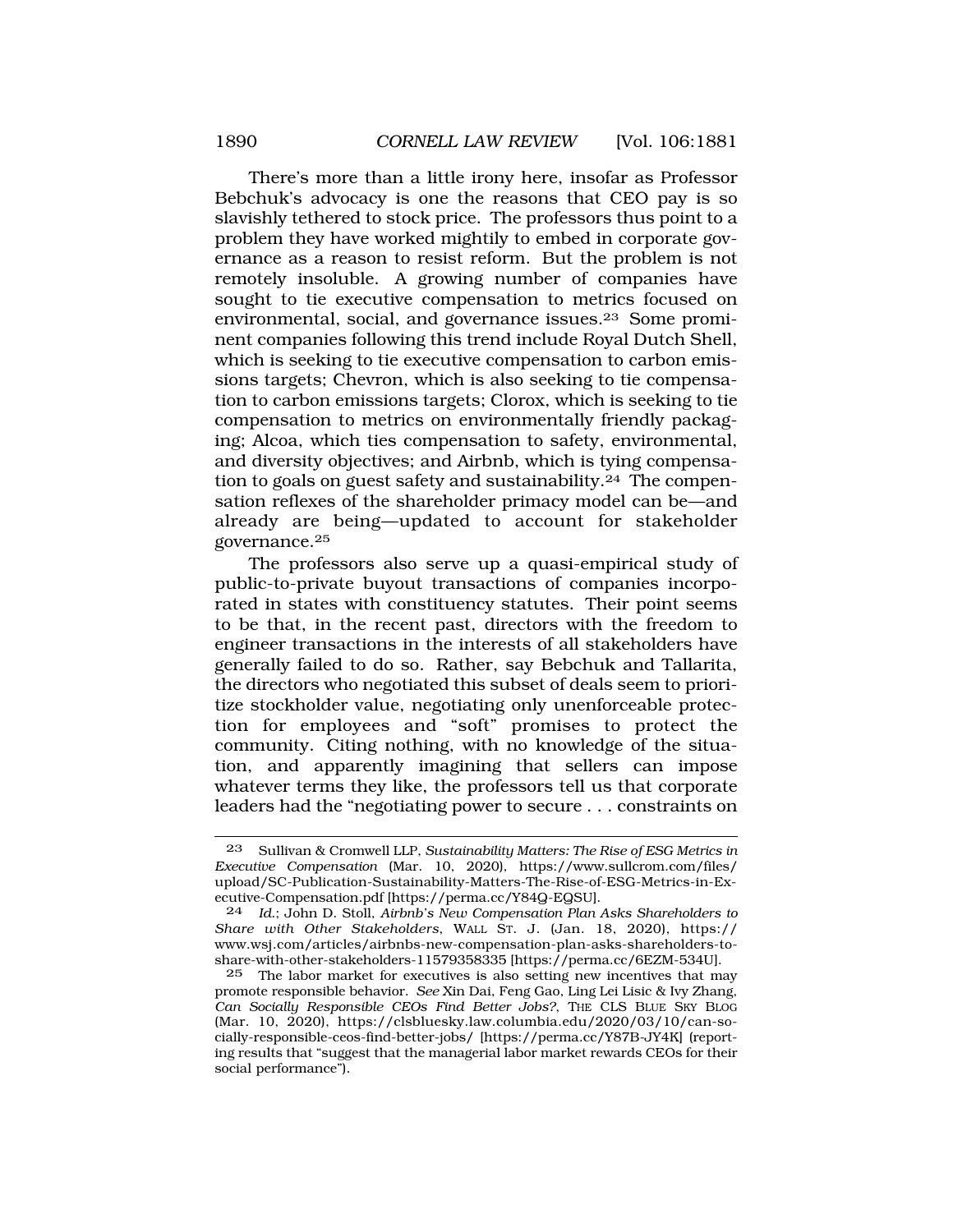the power of the private equity buyer to make choices that would adversely impact stakeholders," but that they failed to do so.26

There's no telling whether this is true, but let's say it is. All it would establish is that directors overseeing a change-in-control transaction prioritize stockholder value over all other variables. This is no argument against stakeholder governance, at least not in the professors' world. To the contrary, it tends to confirm that stockholder interests will be fairly protected even if directors are given broad and express discretion to look after stakeholders too. Nor is there any surprise that directors focus on stockholder value in control transactions without regard to jurisdiction. Directors understand that litigation challenging such transactions is nearly inevitable and that stockholder plaintiffs will complain about any failure, real or imagined, to maximize stockholder value. Directors are advised by their lawyers and bankers, moreover, that the price maximization principle enshrined by *Revlon* has purchase in courts beyond Delaware, even in jurisdictions with constituency statutes. Director deliberation in the sale context is powerfully influenced by the stockholder-maximization norm, no matter the governing law. If that norm is revised, director action may follow though there exists no reason to think that directors would fail to attend vigorously to stockholder interests in corporate sales, even under a stakeholder-governance framework.

More credible, in our view, is the professors' claim that directors should be expected to attend to stockholder interest no matter the legal regime because it is stockholders who elect and reelect them. There is some force to this claim. Even when stakeholder governance is firmly established as a best practice, we would expect that directors would consider stockholder interest as a key factor in decision making. Stockholders are of course among a corporation's stakeholders, and their interests deserve a board's constant focus. Stockholders should be free to elect directors with a broad mandate to consider stakeholder interests as well, but we do not expect—and do not advocate—a system in which directors are free from regular accountability to stockholders. That may well mean, as the professors suggest, that directors will always aggressively advance stockholder interests. But what the professors do not show—cannot show—is that directors expressly authorized to address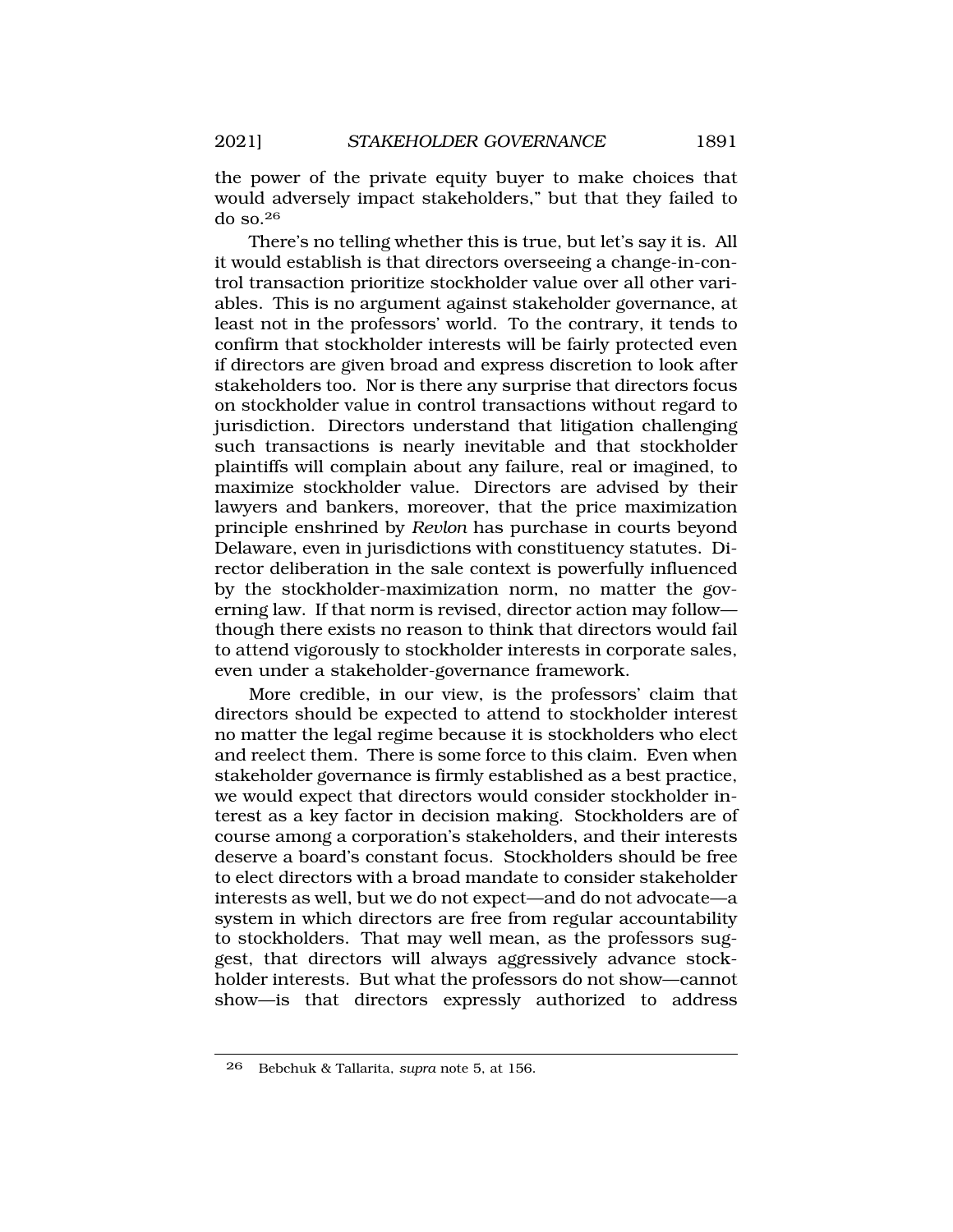broader social and community interests would not take situationally-appropriate advantage of that discretion.

Finally, Bebchuk and Tallarita argue that stakeholder governance should be rejected, even if achievable. They offer two grounds in support of this conclusion: First, they say, stakeholder governance will leave directors free from accountability to stockholders, with various imagined disastrous effects. Second, according to the professors, stakeholder governance, if implemented, will crowd out effective external regulation.

This is the most important part of the essay, and it is the weakest. The claim that stakeholder-facing directors will be accountable to no one is facially false, as directors are nearly everywhere subject to annual reelection and will be removed by stockholders whenever stockholders are displeased with their performance. The claim is supported by no empirical evidence. To the contrary, the claim is in tension with the professors' argument that directors in constituency-statute states disproportionately conduct corporate auctions to benefit stockholders. It is likewise in tension with their claim that incumbent executive compensation arrangements incentivize directors to attend to stockholder interests.

Still worse, the professors' account rests on a caricature of director conduct. They seem to imagine that directors, freed from the shackles of share-price maximization, will descend into a frenzy of rent seeking and wish fulfillment, ordering corporate affairs to their own taste, without regard to corporate purpose or corporate value. No one who has actually advised a board would recognize any aspect of this account.<sup>27</sup> Directors are imperfect of course, but they are—or perhaps more accurately, the overwhelming majority of them are—decent, careful women and men making important and difficult decisions with imperfect information, with limited time, and under persistent public scrutiny. Norms matter to them. Reputation matters. Doing the right thing matters. Changing the governance dial to encourage directors to consider a broader range of interests would allow them to more freely pursue corporate purpose and responsibility while still driving value. If they fail, they'll be voted out. If they are disloyal, they'll be sued. All stakeholder

<sup>27</sup> Academics are also increasingly attentive to this fact of corporate life. *See, e.g.*, John Armour, Jeffrey Gordon & Geeyoung Min, *Taking Compliance Seriously*, 37 YALE J. ON REGUL. 1, 36–37 (2020) (noting that corporate directors are driven by "intrinsic" motivation to do a good job, as they understand it); Lynn A. Stout, *On the Proper Motives of Corporate Directors (or, Why You Don't Want to Invite Homo* Economicus *to Join Your Board)*, 28 DEL. J. CORP. L. 1, 24 (2003) (describing phenomenon of director "altruism").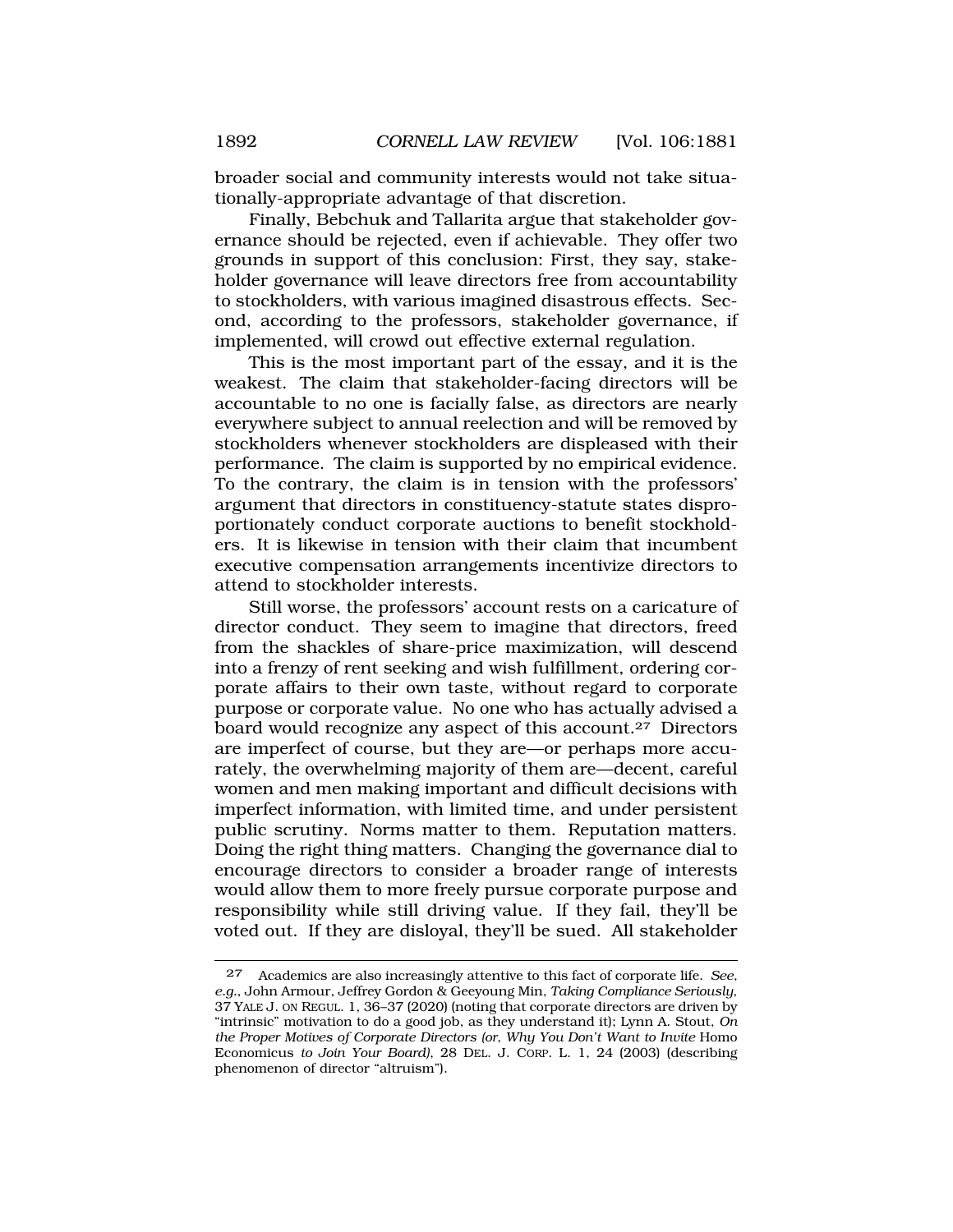governance does is encourage a broader field for the exercise of director discretion. Powerful accountability mechanisms remain in place.

As to Bebchuk and Tallarita's claim that stakeholder governance will crowd out effective regulation:28 let's begin with the consensus that two and a half generations of shareholder primacy have produced a complete failure of adequate external regulation. The professors have produced no evidence to indicate that the incumbent governance model is more inviting, or has been more successful in facilitating, effective regulation than any alternative, including a stakeholder-facing model.

Nor have they provided any basis to think that government officials will abandon the regulatory effort if companies embrace stakeholder governance. To the contrary, the Business Roundtable's announcement was greeted with immense skepticism by political leaders anxious to radically increase corporate [regulation.29](https://regulation.29) Nor have the professors explained why heavyhanded regulation is a superior means to improve corporate governance than reforms reflecting the cooperative commitment of stockholders, directors, and their communities. One of us has written elsewhere that the historical experience of mandatory corporate governance regulation shows that it frequently undermines business flexibility, constrains innovation, and exacerbates negative [externalities.30](https://externalities.30) 

The simplest answer to the professors' claim is that they have supplied zero evidence to establish that stakeholder governance will nudge aside effective regulation. To the contrary, the growing demands for stakeholder governance stem in part

<sup>28</sup> For further discussion of this claim and related claims in the corporate governance and law and economics literature, see Aneil Kovvali, *Stark Choices for Corporate Reform* (manuscript) (on file with author).

<sup>29</sup> *See, e.g.,* Letters from Sen. Elizabeth Warren to Chief Exec. Officers of Amazon et al. (Oct. 3, 2019), [https://www.warren.senate.gov/imo/media/doc/](https://www.warren.senate.gov/imo/media/doc) 2019-10-03%20Letters%20to%20CEOs.pdf [\[https://perma.cc/TKM3-M48S\]](https://perma.cc/TKM3-M48S) ("If you, and the other 181 corporate executives who signed the BRT's new *Statement on the Purpose of a Corporation*, plan to live up to the promises you made, I expect that you will endorse and wholeheartedly support the reforms laid out in the *Accountable Capitalism Act* to meet the principles you endorse."); Sanders Campaign, *Corporate Accountability and Democracy*, BERNIE https:// [berniesanders.com/issues/corporate-accountability-and-democracy](https://berniesanders.com/issues/corporate-accountability-and-democracy)/ [https:// perma.cc/DA3Y-5V94] (last visited Apr. 4, 2020) ("This year, the Business [R]oundtable released empty words recognizing the error in admitting corporations put profits and shareholder returns above everything else. Empty words are not enough.").

<sup>30</sup> *See* Martin Lipton & William Savitt, *Stakeholder Governance—Issues and Answers*, HARV. L. SCH. F. ON CORP. GOVERNANCE (Oct. 25, 2019), https:// [corpgov.law.harvard.edu/2019/10/25/stakeholder-governance-issues-and-an](https://corpgov.law.harvard.edu/2019/10/25/stakeholder-governance-issues-and-an)swers/ [<https://perma.cc/ZX4P-73J2>].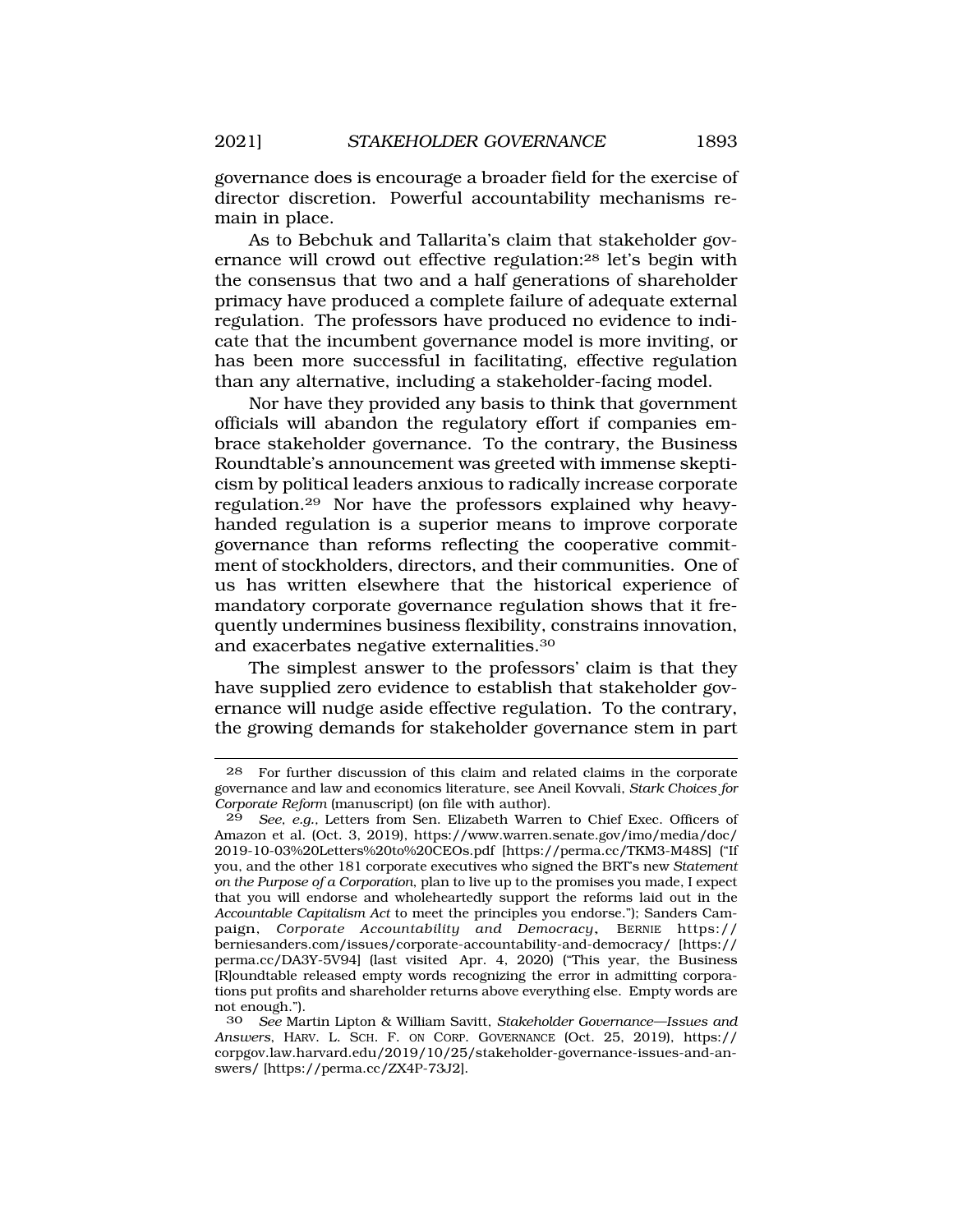from the government's refusal to address urgent public [problems.31](https://problems.31) The public is increasingly exasperated by public officials who seem unable or unwilling to step in, and so is demanding better performance from the corporations they interact with. Pointing to regulation, or the lack of it, as a reason to avoid governance reform lacks support in logic or historical experience.

### **CONCLUSION**

The promise of stakeholder governance is not "illusory." Far more accurate to say that the approach is as yet untried. But its promise is substantial. Directors have for too long been in thrall to a perceived mandate to manage up the near-term share price, with consequences that no one—not even Bebchuk and Tallarita—can defend. Stakeholder governance insists on broadening the boardroom conversation as to corporate purpose and corporate objectives. It reminds everyone involved in the corporate project that society created the corporate form, and the remarkable gift of limited liability, not primarily to create wealth for the investing class but to promote the economy and opportunity for society at large.

The promise of the approach is ultimately a question for investors and managers and directors to work out together. Increasingly, stockholders are urging the companies in which they invest to adopt long-term policies for achieving sustainable growth that account for the environmental and social effects of corporate conduct. Increasingly, directors recognize that they must act accordingly—protect the corporate reputation; combat environmental externalities; recruit and incentivize and fairly treat a skilled and motivated workforce.

Whether the promise of socially responsive corporate governance proves to be illusory will turn on whether stockholders are prepared to partner with companies to take a longer and broader view of corporate policy. We think they will. We think the conversation is changing in that direction already. Key institutional shareholders—notably including BlackRock, State Street, and Vanguard—have recognized that companies must serve broader social purposes. Survey after survey of major investors confirms that they expect companies to articulate a socially and economically valuable purpose and to for-

<sup>31</sup> *See* Tim Wu, *The Goals of the Corporation and the Limits of the Law*, THE CLS BLUE SKY BLOG (Sept. 3, 2019), [https://clsbluesky.law.columbia.edu/2019/](https://clsbluesky.law.columbia.edu/2019) 09/03/the-goals-of-the-corporation-and-the-limits-of-the-law/ [https:// perma.cc/YPV9-HW9W].